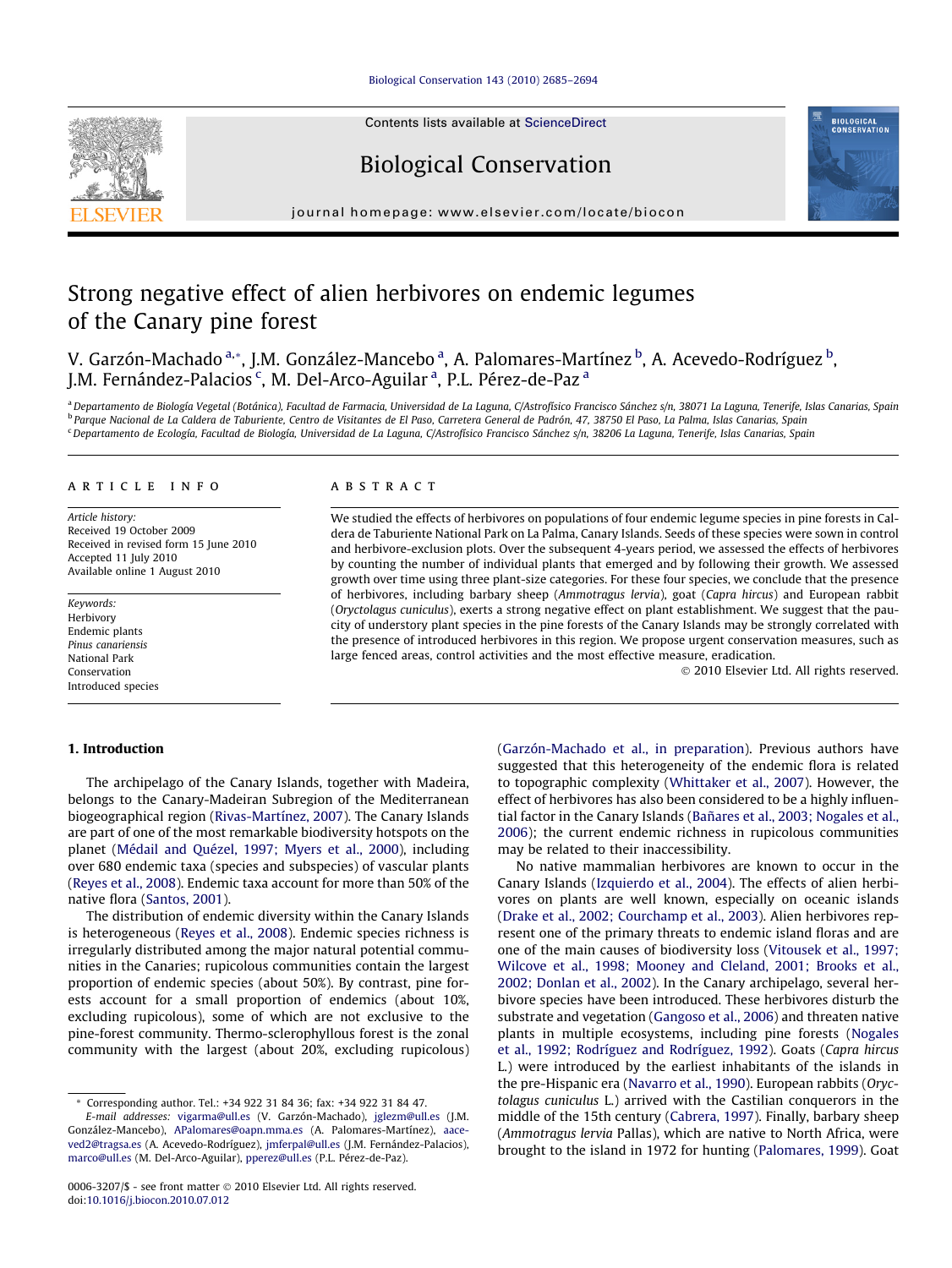<span id="page-1-0"></span>and rabbits are among the world's 100 most invasive alien species ([Lowe et al., 2000\)](#page-8-0). In the Canaries, various authors have examined the effects of these herbivores on endemic plants through diet studies ([Rodríguez and Rodríguez, 1987; Martín et al., 2003\)](#page-8-0) or direct observation ([Nogales et al., 1992; López-Darias and Lobo,](#page-8-0) [2009\)](#page-8-0).

The Canary pine forest is dominated by the endemic Pinus canariensis C. Sm. ex DC. in Buch, a species of Mediterranean affinity ([Millar, 1996](#page-8-0)), which is the only prevalent tree species. Many authors have described the typical Canary pine forest as a formation that is poor in understory species ([Ceballos and Ortuño,](#page-8-0) [1976; Santos, 1983; Pérez et al., 1994; Bramwell and Bramwell,](#page-8-0) [2001\)](#page-8-0). Although it has been shown that some endemic species of the pine forest in Gran Canaria (Canary Islands) contribute to the diet of goats ([Nogales et al., 1992\)](#page-8-0), the effects of herbivores on the abundance and distribution of endemic species have not been studied, and quantitative studies are lacking.

Fire is the primary natural disturbance agent in the pine forest, apart from tree fall, but anthropogenic wildfires are now frequent. The Canary pine shows fire tolerance. It remains alive after fire and resprouts quickly ([Del Arco et al., 1992\)](#page-8-0). Among the species of the pine-forest community, reseeders dominate. The species poorness of the pine forest has been commonly linked to adverse climatic conditions [\(Ceballos and Ortuño, 1976](#page-8-0)), topographic position (especially slope) and the maturity and stability of the forest [\(Del](#page-8-0) [Arco et al., 1992](#page-8-0)). Other unstudied factors may also play a role, such as the effect of litter accumulation through time, which may impair germination and recruitment. However, in recent years, [Palomares \(1999, 2004\),](#page-8-0) the Conservation Director of Caldera de Taburiente National Park (La Palma), has suggested that herbivore effects may be stronger determinants of the pine forest vegetation, cover and richness, especially for endemic plants, than the factors listed above. To date, the effects of herbivores have not been quantified in this region. This information would help land managers develop and execute conservation plans.

The aim of this study was to verify whether the endemic species richness in the pine-forest understory is related to herbivore effects by comparing control and exclusion plots. We hypothesized that the abundance of the studied species in the exclusion plots would not be related to the natural abundance of the species in the pine-forest understory in the National Park. In other words, we expected that environmental variables would have less influence than herbivore effects on the distribution and abundance of each species, even for more restricted species. Our study took place in Caldera de Taburiente National Park (La Palma island). This National Park currently contains the most highly protected pine forest in the archipelago ([Gobierno de Canarias, 1994\)](#page-8-0), although herbivores have not been eradicated.

## 2. Materials and methods

## 2.1. Study area

Caldera de Taburiente National Park is located on the island of La Palma, in the northwest portion of the Canary archipelago (Fig. 1), and contains one of the larger protected sections of pine forest in the Canary Islands [\(Del Arco et al., 2006\)](#page-8-0). The park



Fig. 1. Locations of plots within Caldera de Taburiente National Park, La Palma, Canary Islands (black points). The gray area represents Caldera de Taburiente National Park.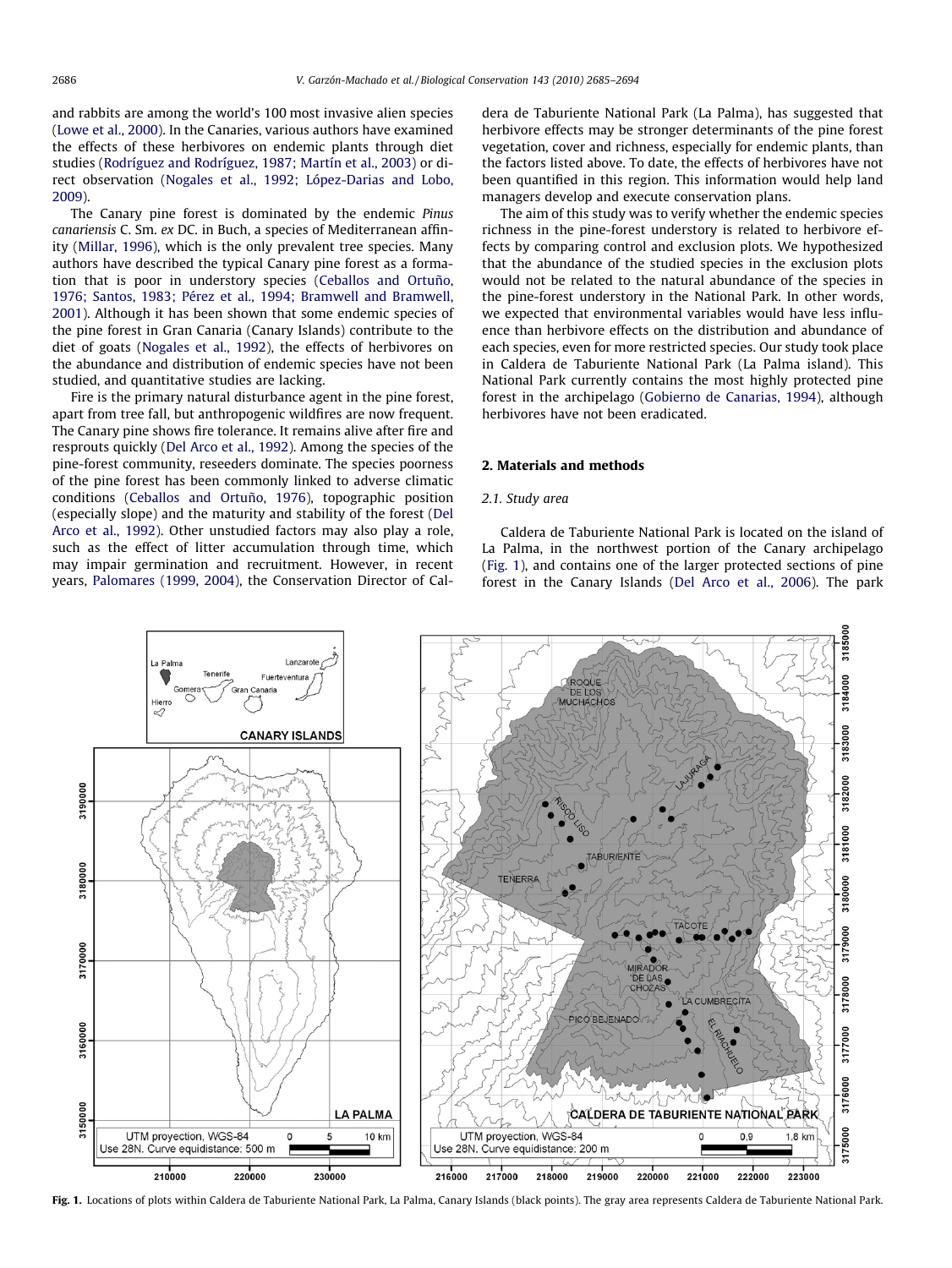encompasses a difference in elevation of over 2000 m and occupies around 4690 ha. Its basic characteristics include rough topography, with deep precipices, slopes of greater than  $50^{\circ}$  inclination and many near-vertical rocky walls ([Afonso, 1988](#page-8-0)). The climate is Mediterranean, with a warm and dry summer and most rainfall occurring in autumn and winter ([Del Arco et al., 1999](#page-8-0)).

The pine forest in the park is dominated by open wooded formations of P. canariensis. As mentioned previously, the understory is poor in terms of species richness and abundance. This species poorness contrasts with the diversity and floristic richness of the cliff areas in the interior of the park ([Beltrán and Pérez, 2004\)](#page-8-0), which are practically inaccessible to herbivores. The park includes about 390 plant species, 18 of which are Macaronesian endemics, 86 of which are Canary endemics and 28 of which are restricted to La Palma [\(Santos, 2004](#page-9-0)). Among the La Palma endemics, 15 species are threatened [\(Gobierno de España, 1990; Gómez et al., 1996;](#page-8-0) [Bañares et al., 2003\)](#page-8-0).

#### 2.2. Plant material

We chose four endemic legume species with varying abundances and distributions within the park. The selected species were Chamaecytisus proliferus ssp. proliferus (L.f.) Link, Teline stenopetala (Webb and Berthel.) Webb and Berthel., Spartocytisus filipes Webb and Berthel. and Cicer canariense A. Santos and G.P. Lewis. These species were selected because they are all present in the diets of goats, rabbits and barbary sheep ([Pérez et al., 1986; Santos](#page-8-0) [and Lewis, 1986; Rodríguez and Rodríguez, 1987; Nogales et al.,](#page-8-0) [1992; Palomares, 2004; Rodríguez, 2008](#page-8-0)) and because they all have natural populations in the study area.

C. proliferus and T. stenopetala are found throughout the park, although they are locally abundant only in isolated, restricted areas that are inaccessible to herbivores. By contrast, C. canariense and S. filipes have more restricted distributions. C. canariense exists only in very small and at-risk populations and has been included in catalogues, atlases and species red lists [\(Gobierno de Canarias, 2001;](#page-8-0) [Bañares et al., 2003; Moreno, 2008](#page-8-0)).

C. canariense is an evergreen plant with creeping and climbing stems, while the other three species are evergreen shrubs that reach several meters in height. The time to reach the reproductive stage varies from 1 to 2 years for C. canariense and from 2 to 4 years for the other species. These four legume species reseed after fire.

#### 2.3. Experimental design

Initially, we visited natural populations of the four selected species for observation purposes. We recorded the distribution and abundance of each species within the park using a 500-m grid. Inside the park, we used GIS tools ([ArcGIS 9, 2006\)](#page-8-0) to mark out 40 monitoring areas (for plot establishment) separated by 100 m in elevation from 550 to 1650 m a.s.l. These areas were located along five transects where the topography allowed optimal conditions for access to and work within the plots. Two additional areas were included, making a total of 40 sampling areas. Two adjacent plots (5  $\times$  10 m each) were installed within each selected area, always at sites without natural populations of the four studied species. One plot was unprotected (control), while the other plot (exclusion) was surrounded by a metal fence and wire that served as a barrier (150 cm in height) to goats (C. hircus), rabbits (O. cuniculus) and barbary sheep (A. lervia).

The inaccessibility of the terrain prevented us from installing plots in some of the areas previously selected using GIS tools. In such cases, we adjusted the positions of the sampling areas slightly (by no more than 50 m from the original position) while maintaining their altitudinal separation [\(Fig. 1\)](#page-1-0). The location (UTM coordinates), altitude, slope, aspect, thermotype and ombrotype ([Del](#page-8-0)

| Table |  |
|-------|--|
|-------|--|

Environmental variables used in the study.

| Variable                    | Level/Class                                                                               |
|-----------------------------|-------------------------------------------------------------------------------------------|
| Altitude (m)<br>Slope $(°)$ | 550-1650<br>$5 - 55$                                                                      |
| Aspect                      | Sector 1: (NE)<br>Sector 2: (SE)<br>Sector 3: (SW)<br>Sector 4: (NW)                      |
| Tree cover                  | $(1)$ Low $(25%)$<br>(2) Medium (25-50%)<br>$(3)$ High $(50-75%)$<br>(4) Very high (>75%) |
| Proportion of rock          | $(1)$ Low $(25%)$<br>(2) Medium (25-50%)<br>$(3)$ High $(50-75%)$<br>(4) Very high (>75%) |
| Thermotype                  | (1) Thermomediterranean<br>(2) Mesomediterranean                                          |
| Ombrotype                   | $(1)$ Dry<br>(2) Subhumid<br>(3) Humid                                                    |

[Arco and González, 2004](#page-8-0)) of each location were recorded using GIS tools (Table 1). These data were also verified through field observations. In addition, we recorded tree cover and the proportion of rock in each plot.

In February of 2005, 600 seeds of each of the four species (harvested from natural populations within the National Park) were mixed together and sown in each of the protected and unprotected plots. The seeds were previously mixed with a portion of natural soil of each plot, and later spread in their respective plots after we had removed the existing vegetation. After sowing, we visited the plots three times each year (at the end of winter, spring and autumn) for 4 years. During each visit, we counted the number of individuals of each species. We also recorded plant sizes. The times of year selected for monitoring visits coincided with the end of flowering season and most probably recruitment periods. We categorized the plants into three size classes (small, medium and large) based on the relative height of each individual. ''Small" plants were those in the earliest growth phase  $(\leq 10 \text{ cm}$  for all species). ''Medium" plants were young individuals (10–50 cm for C. proliferus, S. filipes and T. stenopetala and 10–25 cm for C. canariense). The "large" size class included any plant that had the possibility of having entered in its reproductive phase  $\geq 50$  cm for C. proliferus, S. filipes and T. stenopetala and  $\geq 25$  cm for C. canariense). A total of twelve monitoring visits were conducted during our 4-years research period.

## 2.4. Data analyses

We used a paired *t*-test to determine whether there were significant differences between the two types of plots (control and exclusion) in recruitment and establishment of the four species. We performed separate tests for each monitoring period. The data were log transformed to satisfy the assumptions of normality and homoscedasticity.

We used a bivariate correlation analysis (Spearman) to identify any differences in abundance between each exclusion plot and its respective grid cell within the park.

In addition, we performed a multiple regression (Enter method) to analyze the influence of environmental variables (Table 1) on the establishment of the four species. For this purpose, the mean number of large individuals in the exclusion plots was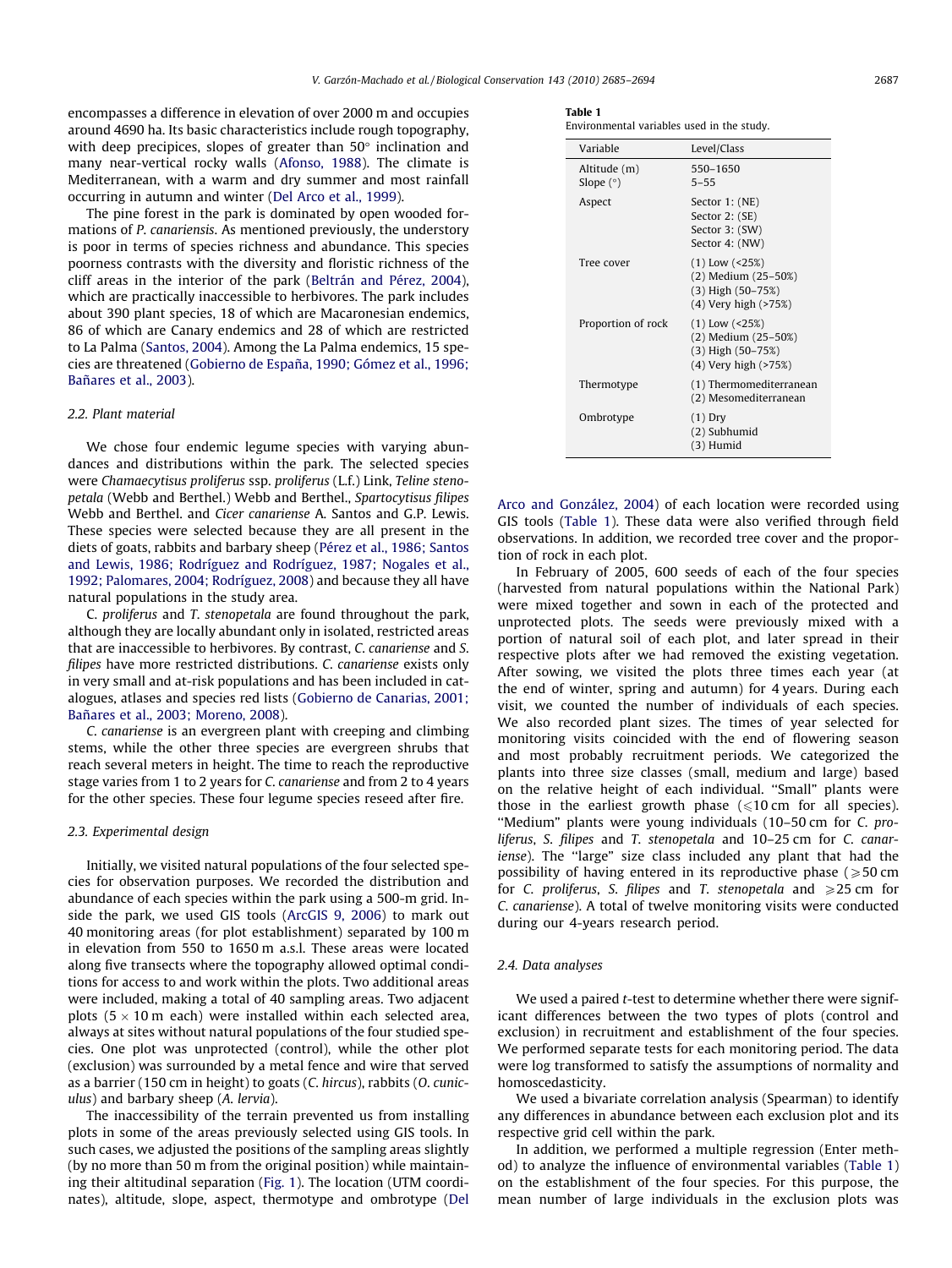<span id="page-3-0"></span>used. We performed a one-way ANOVA and post hoc Bonferroni's tests to detect differences between groups for variables that were significant  $(P < 0.05)$  in the multiple-regression analysis. All analyses were performed using the SPSS statistical package (version 15.0).

## 3. Results

The paired *t*-test revealed significant differences ( $P < 0.05$ ) between control and exclusion plots for all the species except for small individuals (Fig. 2). In the absence of herbivores, the



Fig. 2. Differences in mean number of individuals (mean from 40 plots for each monitoring timepoint) between control and exclusion plots (white bars and black bars, respectively). Error bars show two standard deviations. Small, medium and large individuals are differentiated for each species (2a: Chamaecytisus proliferus; 2b: Cicer canariense; 2c: Spartocytisus filipes; 2d: Teline stenopetala). X-axis legend: Sp = Spring; Au = Autumn; Wi = Winter. \*Results are statistically significant (P < 0.05) in a paired t-test.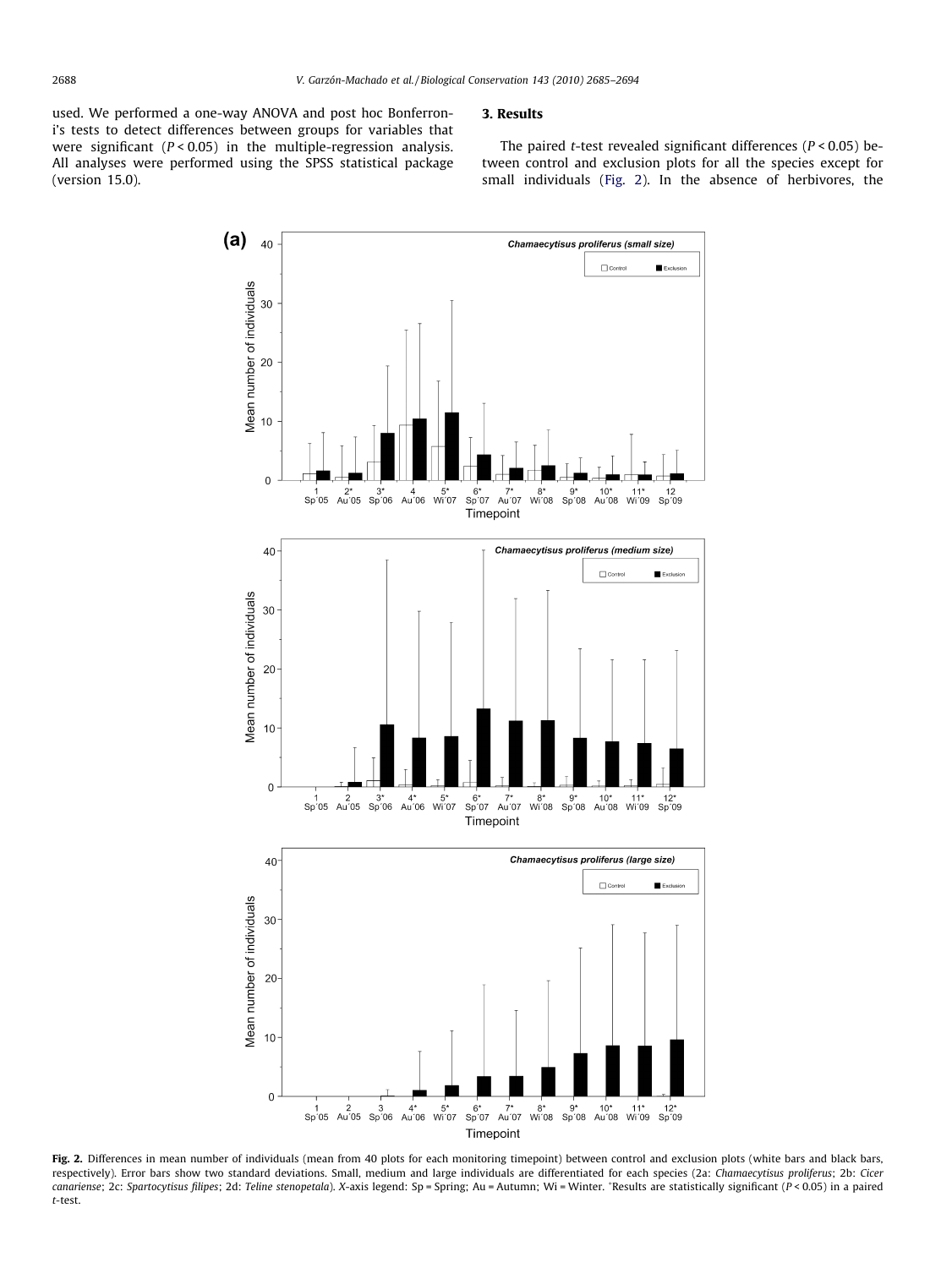

number of individuals was significantly greater for all species. These differences in abundance were apparent across all 12 monitoring visits ([Fig. 2\)](#page-3-0), except for the first visit (when there were no medium or large individuals in either control or exclusion plots), and became more noticeable over time, especially for large individuals (for which we observed a difference of more than 99% in the number of individuals in control and exclusion plots at the last timepoint).

The lack of significant differences for small individuals at the last timepoint is related to the rapid germination of the seeds and the absence of new recruitment (in both plots) for all species except C. canariense. This species showed several increases in the number of small individuals (at timepoints 3–5, 8 and 11–12). C. canariense produces flowers and fruit earlier than the other three species. This difference might also be related to its shorter lifespan. Large individuals produced seeds before they were 2 years old,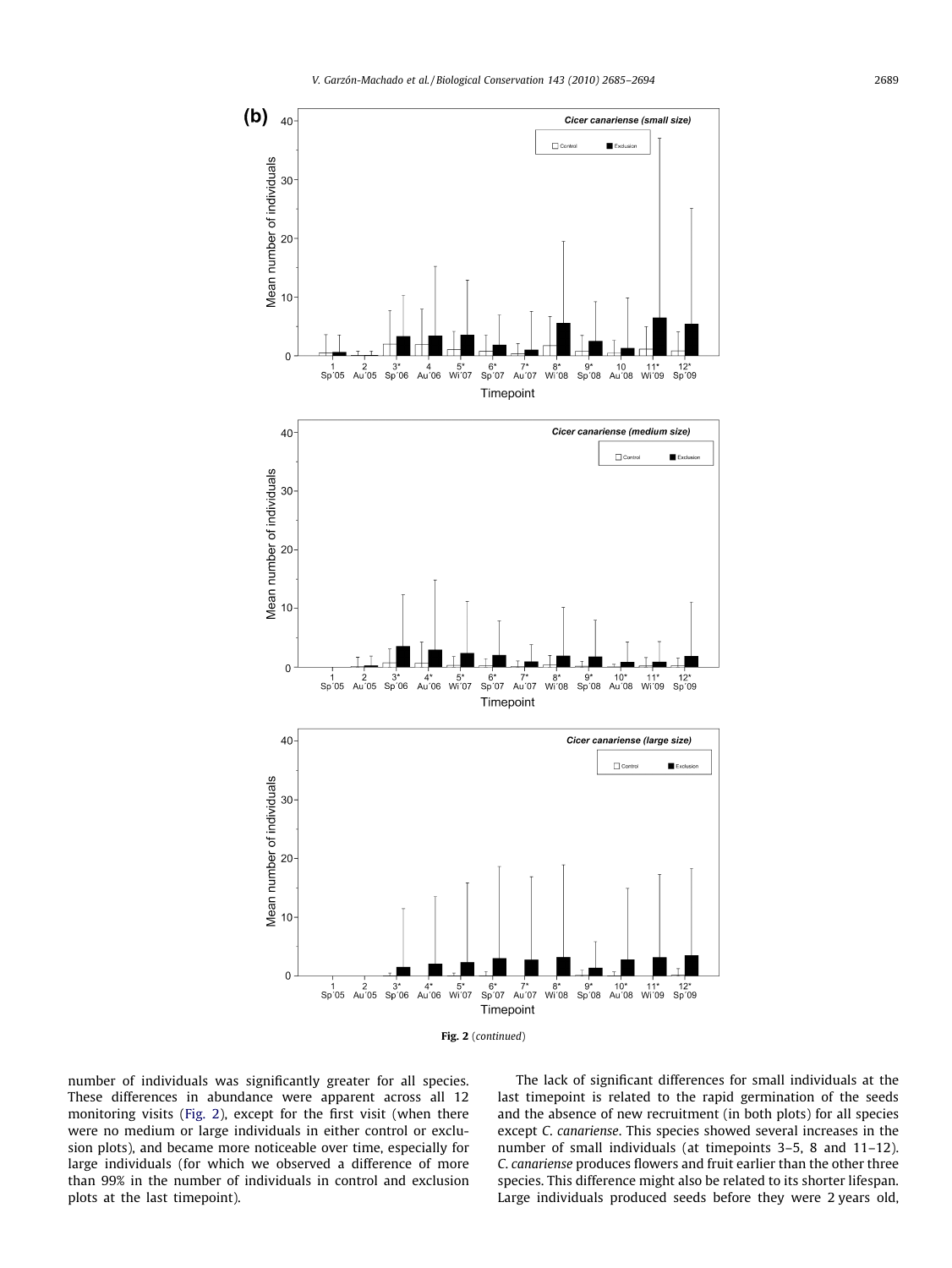



generating a second and third generation during the monitoring period. The number of medium-sized C. canariense individuals increased at timepoints 3, 8, 9 and 12 and declined at timepoint 7, while the number of large individuals began to increase from timepoint 3 until the end of the study. C. proliferus, S. filipes and T. stenopetala showed another trend across the study period ([Fig. 2\)](#page-3-0). For these three species, the total number of small individuals increased between timepoints 3 and 5 and declined slowly across the latest

timepoints. The largest numbers of medium-sized individuals were found between timepoints 3 and 8, declining thereafter. The number of large individuals of these three species progressively increased from timepoints 4–5 onward.

Based on the grid sampling, the four species showed notable differences in their distributions and abundances in the park ([Table 2\)](#page-7-0). C. proliferus and T. stenopetala were the species with the highest frequencies. S. filipes showed a low frequency but high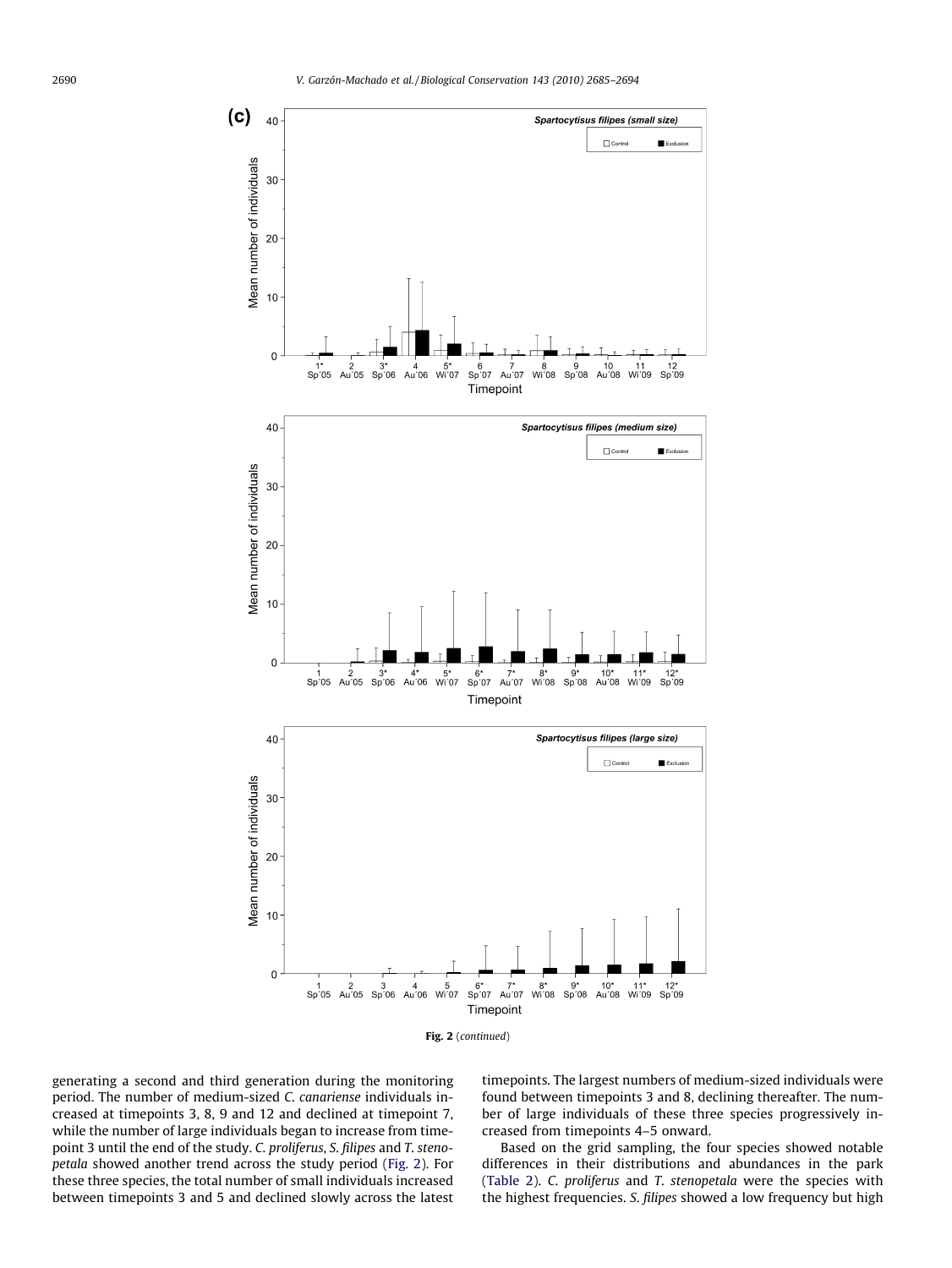



abundance, while C. canariense was the only species with notably low abundance within the park grid. The Spearman analysis showed no correlation between abundance in the grid cells and abundance in the experimental plots for any species (C. proliferus:  $r = 0.262$ ,  $P > 0.05$ ; C. canariense:  $r = 0.147$ ,  $P > 0.05$ ; S. filipes:  $r =$ 0.050,  $P > 0.05$ ; T. stenopetala:  $r = 0.080$ ,  $P > 0.05$ ). Thus, the abundance of each species in the exclusion plots was not correlated with its abundance and distribution in the park. This result suggests that the current distribution and abundance of these species in the pine forest is more strongly related to herbivore pressure than to other environmental variables, even for the most restricted species, C. canariense.

The environmental variables considered did not influence themultiple regression models for C. proliferus and T. stenopetala ( $F = 1.384, R^2$ adjusted = 0.121,  $P > 0.05$  and  $F = 1.580$ ,  $R^2$  adjusted = 0.172,  $P > 0.05$ , respectively). However, the models were significant for C. canariense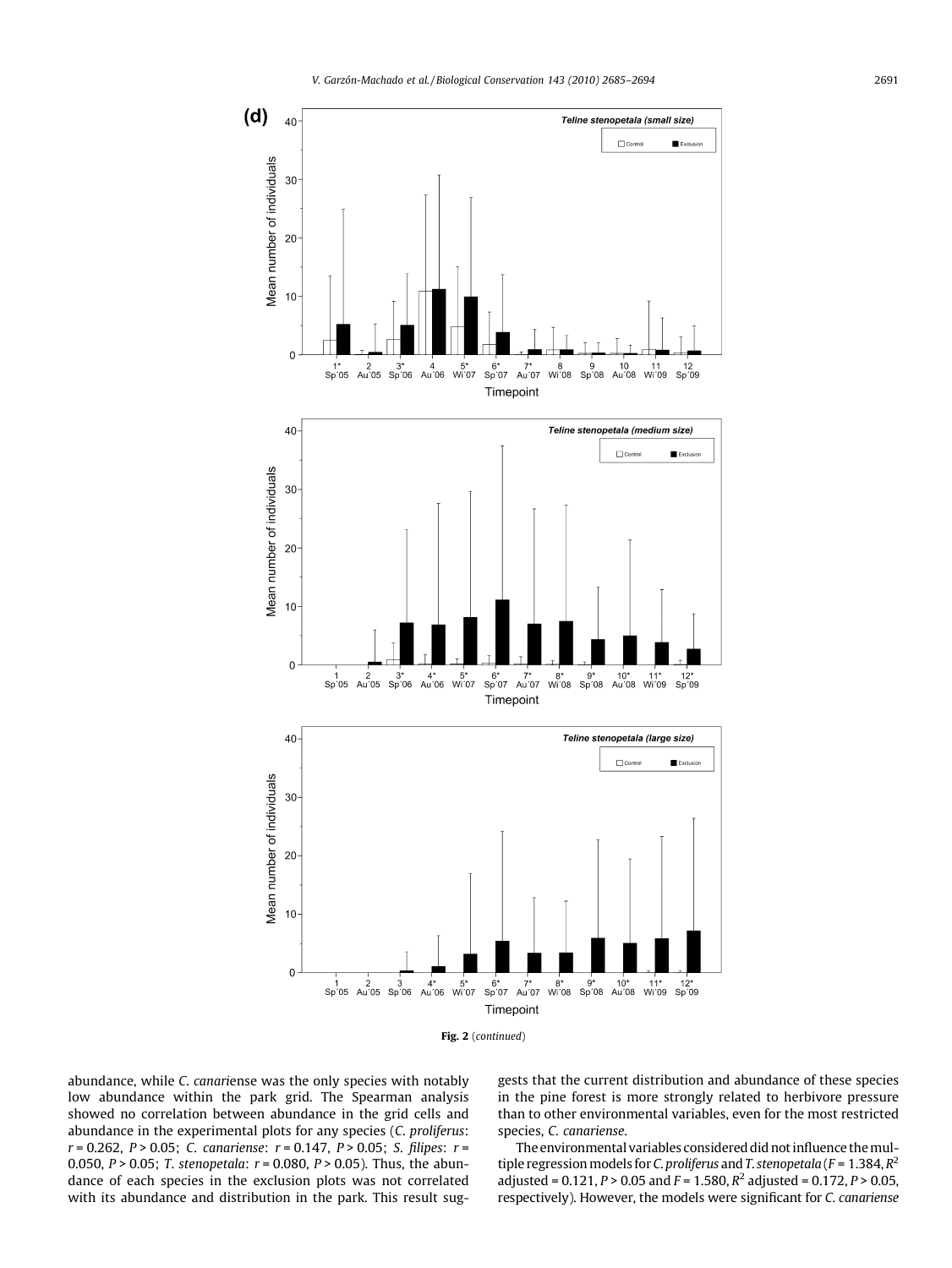#### <span id="page-7-0"></span>Table 2

Distribution and abundance of four endemic legume species, within Caldera de Taburiente National Park.

| <b>Species</b>           | <sup>a</sup> Distribution | <sup>b</sup> Abundance |
|--------------------------|---------------------------|------------------------|
| Chamaecytisus proliferus | 85.08                     | 277                    |
| Cicer canariense         | 9.39                      | 45                     |
| Spartocytisus filipes    | 17.13                     | 250                    |
| Teline stenopetala       | 76.80                     | 252                    |

Percentage of analyzed grids in which the species appears.

**b** Mean number of individuals on the grids in which the species appears.

and S. filipes (F = 8.909,  $R^2$  adjusted = 0.740, P < 0.05 and F = 4.306,  $R^2$ adjusted =  $0.543$ ,  $P < 0.05$ , respectively). The variable "ombrotype" was the only variable with a significant influence in the latter case. A one-way ANOVA showed significant differences among the three classes of ombrotypes for C. canariense  $(F = 44.08; df = 2; P < 0.01)$ and for S. filipes ( $F = 16.27$ ; df = 2;  $P < 0.01$ ). Post hoc tests showed that the abundance of these species was correlated with the humid ombrotype ( $P < 0.01$ ).

#### 4. Discussion

Our results indicate that alien herbivores in Caldera de Taburiente (A. lervia, C. hircus and O. cuniculus) have a highly negative impact on the abundance and distribution of the species studied. The highly significant differences between control and exclusion plots and the lack of a correlation between each species' abundance in the exclusion plots and its distribution and abundance under natural conditions suggest that the Canary Islands pine-forest understory may be impoverished due to alien herbivores. More restricted species (C. canariense and S. filipes) were partly influenced by differences in humidity among the study sites. Herbivore effects represent a greater challenge to these species because humidity also appears to restrict their distributions. Habitat-generalist species may persist longer under continuous herbivore effects than more restricted species [\(Jenkins et al., 2007](#page-8-0)).

Although further studies are needed to examine the possible influence of other factors, such as the effect of litter deposition in the germination process, our results indicate that the Canary pine forest has been severely impoverished by herbivore activity, at least for the legume species studied. These are the first data that suggest a relationship between the current species poorness in the understory of this forest community and anthropogenic causes. Many previous studies carried out in the pine forest, such as those on the effects of fire on the vegetation [\(Arévalo et al., 2001](#page-8-0)) or soil properties ([Rodríguez et al., 2009\)](#page-8-0), may have been influenced by this previously unconsidered factor. Therefore, the results of previous studies might be highly biased.

Our results (differences of 99% between control and exclusion plots) suggest that the effects of alien herbivores are much stronger that has previously been considered. As on other oceanic islands ([Coblentz, 1978](#page-8-0)), the flora of the Canary Islands has evolved, in most cases, over long periods of isolation from mainland herbivores. This evolutionary history may have led to an absence of efficient strategies to defend against herbivore activity [\(Atkinson, 2001\)](#page-8-0). At the same time, the populations of invading herbivores have increased as they enjoy an abundance of nutritional resources; plant communities of oceanic islands are mainly composed of species that are highly palatable and vulnerable ([Holdgate, 1967\)](#page-8-0). Furthermore, alien species are highly adaptable because of the absence of natural predators and enemies ([Shea and Cheeson, 2002\)](#page-9-0). The main consequence is a reduction in plant species abundance that, in some cases, has been so drastic that urgent measures have been necessary to prevent widespread extinction [\(Bañares et al., 2003](#page-8-0)). In addition, herbivore pressure may lead to a progressive replacement of native plants with numerous exotic herbs and grasses that are more resistant to grazing ([Holmgren, 2002](#page-8-0)).

#### 4.1. Conservation implications

This study supports the results of other authors in suggesting that the introduction of herbivores is a serious threat to insular ecosystems, causing persistent and even irreversible qualitative and quantitative changes in plant communities ([Donlan et al.,](#page-8-0) [2002; Courchamp et al., 2003](#page-8-0)).

One management option that may be helpful in the recovery of threatened species and insular ecosystems is the eradication of alien species ([Simberloff, 2001; Genovesi, 2005\)](#page-9-0). Eradication is a key tool in conservation and is considered by the Convention on Biological Diversity (CBD) to be the best alternative when prevention fails [\(Genovesi, 2005](#page-8-0)). Introduced herbivores have been eradicated from many islands throughout the world [\(Saunders and](#page-9-0) [Norton, 2001; Burbridge and Morris, 2002; Tershy et al., 2002\)](#page-9-0). Eradication projects in the Galapagos Islands are remarkable for the large area of the islands where they have been implemented. For example, Pinta Island (5940 ha) has been declared to be free of goats [\(Campbell et al., 2004\)](#page-8-0), and Santiago Island (58,465 ha) and Alcedo Volcano (74,103 ha) are free of feral donkeys ([Carrion](#page-8-0) [et al., 2007\)](#page-8-0).

Although the influence of herbivores is closely related to the current threat stage of some species [\(Sventenius, 1946\)](#page-9-0), no strategies to eradicate wild alien herbivores have been adopted. This failure to act may be explained by the only recent recognized connection between herbivore pressure and threats to endemic species. In fact, only 27 endemic plants are considered to be threatened or critically threatened by wild alien herbivores [\(Bañares](#page-8-0) [et al., 2003\)](#page-8-0). In archipelagos like the Canaries, which exhibit a high percentage of endemic flora [680 taxa (species and subspecies) according to [Reyes et al., 2008](#page-8-0)], the number of species considered to be threatened by herbivores is probably too low. In addition, as mentioned above, the effects of herbivores on species abundance and ecosystem changes have not been considered. On the other hand, the most important reason for the lack of eradication projects is public opposition, as has occurred in other European areas ([Genovesi, 2005](#page-8-0)). Proposals to eradicate barbary sheep (A. lervia) on La Palma Island or mouflon sheep (Ovis ammon L.) on Tenerife Island have resulted in conflicts with relevant social groups, such as hunters [\(Marrero-Gómez et al., 2003](#page-8-0)).

Our results show the need for total eradication of barbary sheep (A. lervia), goats (C. hircus) and European rabbits (O. cuniculus) from Caldera de Taburiente National Park. However, an additional problem is that the park represents only 7% of the total area of the island. Thus, eradication should take place throughout the island. Such a project legally depends on several institutions with different interests, making it difficult to control the adoption of conservation strategies by the administration of the National Park ([Gangoso et al., 2006](#page-8-0)). For these reasons, we recommend control actions and efforts to preserve natural understory conditions as an emergency measure. One urgent measure is to carry out specific actions to protect the most sensitive and restricted species studied, C. canariense, to guarantee its survival. The positive impacts of herbivore exclusion on species that are not rare, such as C. proliferus and T. stenopetala, also suggests the importance of extensive control of the herbivores in the area. Therefore, we propose the creation of large fenced pine-forest areas, called ''micro-reserves'' ([Laguna et al., 2004](#page-8-0)), where the flora will be able to grow freely in the absence of herbivores.

Although control measures may be temporary, they are the only option that can be carried out immediately. However, total eradication is the only effective long-term solution to the problem.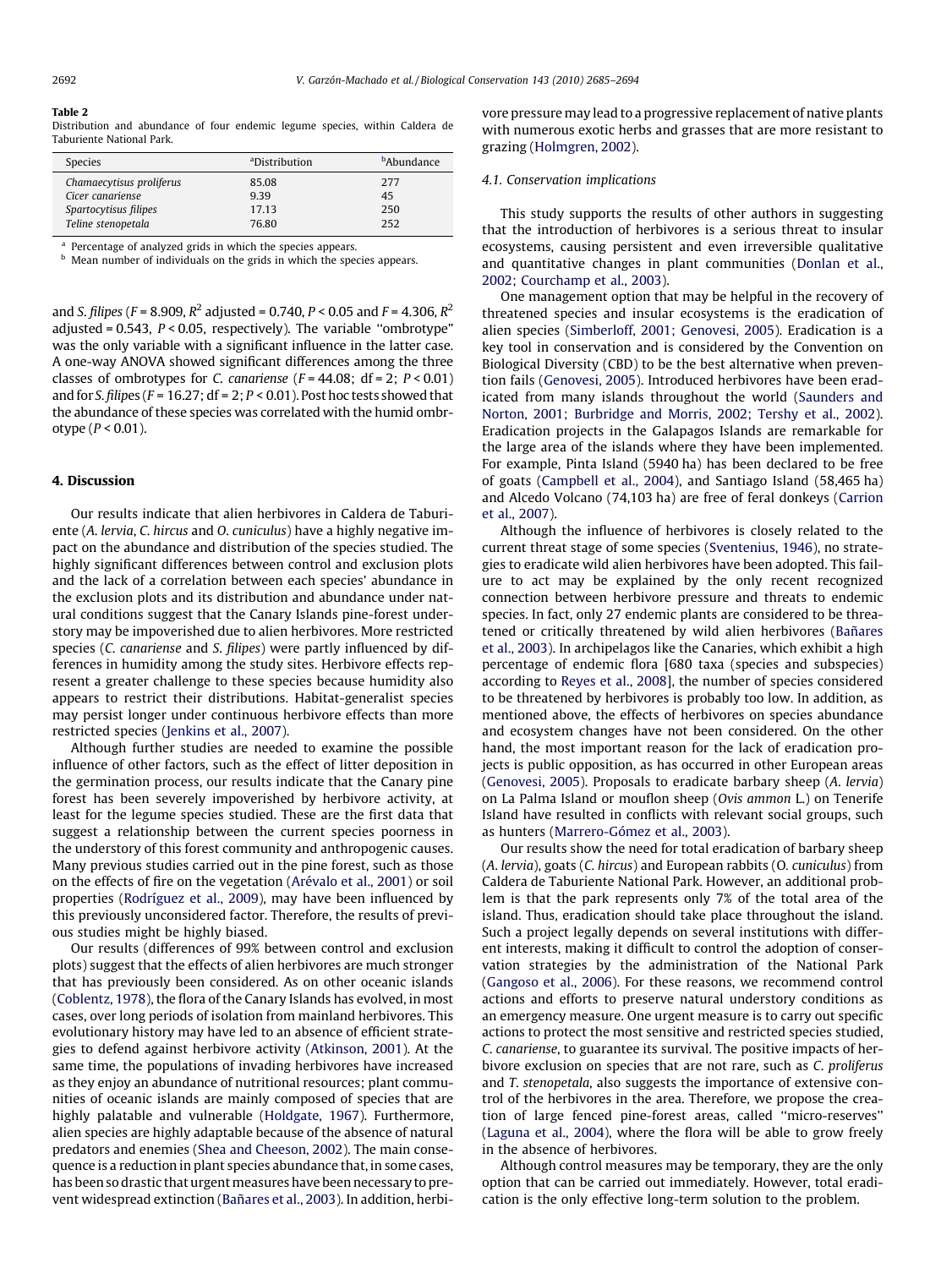## <span id="page-8-0"></span>Acknowledgements

The authors thank Antonio Rodríguez-Rodríguez, Juan Luis Mora, Francisco Villaespesa, Rufino Ojeda, Koen Leon, Antonio Rodríguez-Lerín, Mercedes Díaz, Angel Rebolé, Raquel García, Vicente Ramos, Eduardo Pérez, Álvaro Rodríguez, Victor Rodríguez, César Méndez, Isabel López, Mauricio Abrante, Daniel Hernández, Gustavo Balsera, Joaquín Martínez, Rüdiger Otto and the maintenance team of Caldera de Taburiente National Park for their substantial efforts in assisting with plot installation and monitoring in the field. This research was financed by Organismo Autónomo de Parques Nacionales, Ministerio de Medio Ambiente y Medio Rural y Marino.

#### References

- Afonso, L. (Ed.), 1988. Geografía de Canarias, vol. 4, 2nd ed. Interinsular Canaria, Santa Cruz de Tenerife.
- ArcGIS 9, 2006. ESRI<sup>®</sup> ArcMapTM 9.2.
- Arévalo, J.R., Fernández-Palacios, J.M., Jiménez, M.J., Gil, P., 2001. The effect of fire intensity on the understorey species composition of two Pinus canariensis reforested stands in Tenerife (Canary Islands). Forest Ecology and Management 148, 21–29.
- Atkinson, I.A.E., 2001. Introduced mammals and models for restoration. Biological Conservation 99, 81–96.
- Bañares, A., Blanca, G., Güemes Heras, J., Moreno-Saiz, J.C., Ortíz Núñez, S., 2003. Atlas y Libro Rojo de la Flora Vascular Amenazada de España. Dirección General de Conservación de la Naturaleza, Madrid.
- Beltrán, E., Pérez, P., 2004. Vegetación del Parque Nacional de la Caldera de Taburiente (Las grandes unidades naturales). In: Beltrán Tejera, E. (Ed.), Hongos, líquenes y briófitos del Parque Nacional de la Caldera de Taburiente. O.A. de Parques Nacionales, Serie Técnica. Ministerio de Medio Ambiente. Madrid, pp. 35–46.
- Bramwell, D., Bramwell, Z., 2001. Flores Silvestres de las Islas Canarias, 4th ed. Editorial Rueda, S.L. Madrid.
- Brooks, T.M., Mittermeier, R.A., Mittermeier, C.G., da Fonseca, G.A.B., Rylands, A.B., Konstant, W.R., Flick, P., Pilgrim, J., Oldfield, S., Magin, G., Hilton-Taylor, C., 2002. Habitat loss and extinction in the hotspots of biodiversity. Conservation Biology 16, 909–923.
- Burbridge, A.A., Morris, K.D., 2002. Introduced mammal eradications for nature conservation on Western Australian islands: a review. In: Veitch, D., Clout, M. (Eds.), Turning the Tide: the Eradication of Invasive Species, IUCN SSC Invasive Species Specialist Group. IUCN, Gland, Switzerland/Cambridge, UK, pp. 64–70  $(viii + 414 pp)$
- Cabrera, F., 1997. Variaciones de la abundancia del conejo (Oryctolagus cuniculus Linneo, 1758) en La Palma, islas Canarias (Lagomorpha, Leporidae). Vieraea 26, 133–137.
- Campbell, K., Donlan, C.J., Cruz, F., Carrion, V., 2004. Eradication of feral goats Capra hircus from Pinta Island, Galápagos, Ecuador. Oryx 38, 328–333.
- Carrion, V., Donlan, C.J., Campbell, K., Lavoie, C., Cruz, F., 2007. Feral donkey (Equus asinus) eradications in the Galápagos. Biodiversity and Conservation 16, 437– 445.
- Ceballos, L., Ortuño, F., 1976. Estudio sobre la Vegetación y Flora Forestal de Las Canarias Occidentales. Excmo. Cabildo Insular de Tenerife. Santa Cruz de Tenerife.
- Coblentz, B.E., 1978. The effects of feral goats (Capra hircus) on island ecosystems. Biological Conservation 13, 279–286.
- Courchamp, F., Chapuis, J.L., Pascal, M., 2003. Mammal invaders on islands: impact, control and control impact. Biological Reviews 78, 347–383.
- Del Arco, M.J., Pérez, P.L., Rodríguez, O., Salas M., Wildpret, W., 1992. Atlas Cartográfico de los pinares canarios: II. Tenerife. Viceconsejería de Medio Ambiente. Gobierno de Canarias. S/C de Tenerife (228 pp).
- Del Arco, M.J., Acebes, J.R., Pérez, P.L., Marrero, M., 1999. Bioclimatology and climatophilous vegetation of Hierro (part 2) and La Palma (Canary Islands). Phytocoenologia 29 (2), 253–290.
- Del Arco, M.J., González, R., 2004. Consideraciones Climáticas y Bioclimáticas. In: Beltrán Tejera, E. (Ed.), Hongos, líquenes y briófitos del Parque Nacional de la Caldera de Taburiente. O.A. de Parques Nacionales, Serie Técnica. Ministerio de Medio Ambiente. Madrid, pp. 31–34.
- Del Arco, M., Wildpret, W., Pérez, P.L., Rodríguez, O., Acebes, J.R., García, A., Martín, V.E., Reyes, J.A., Salas, M., Díaz, M.A., Bermejo, J.A., González, R., Cabrera, M.V., García, S., 2006. Mapa de Vegetación de Canarias. GRAFCAN. Santa Cruz de Tenerife.
- Donlan, C.J., Tershy, B.R., Croll, D.A., 2002. Islands and introduced herbivores: conservation action as ecosystem experimentation. Journal of Applied Ecology 39, 235–246.
- Drake, D.R., Mulder, C.P.H., Towns, D.R., Daugherty, C.H., 2002. The biology of insularity: an introduction. Journal of biogeography 29, 563–569.
- Gangoso, L., Donázar, J.A., Scholz, S., Palacios, C.J., Hiraldo, F., 2006. Contradiction in conservation of island ecosystems: plants, introduced herbivores and avian scavengers in the Canary Islands. Biodiversity and Conservation 15, 2231–2248.
- Garzón-Machado, V., Del Arco, M.J., Pérez, P.L., in preparation. Percentage of taxonomical endemism within potential natural communities of the Canary Islands.
- Genovesi, P., 2005. Eradications of invasive alien species in Europe: a review. Biological Invasions 7, 127–133.
- Gobierno de Canarias, 1994. Ley 12/1994, de 19 de diciembre, por el que se crea la Red Canaria de Espacios Naturales Protegidos. Boletín Oficial de Canarias 157, pp. 9629–9878.
- Gobierno de Canarias, 2001. Decreto 151/2001, de 23 de julio, por el que se crea el Catálogo de Especies Amenazadas de Canarias. Boletín Oficial de Canarias 97, pp. 11101–11111.
- Gobierno de España, 1990. Real Decreto 439/1990, de 30 de marzo, por el que se regula el Catálogo Nacional de Especies Amenazadas. Boletín Oficial del Estado 82, pp. 9468–9471.
- Gómez, C., et al., 1996. Libro Rojo de Especies Amenazadas de las Islas Canarias. Gobierno de Canarias, Santa Cruz de Tenerife, Spain.
- Holdgate, M.W., 1967. The influence of introduced species on the ecosystems of temperate oceanic islands. In: Proceedings and Papers of the 10th Technical Meeting, vol. 9. International Union for Conservation of Nature and Natural Resources Publication, pp. 151–176.
- Holmgren, M., 2002. Exotic herbivores as drivers of plant invasion and switch to ecosystem alternative states. Biological Invasions 4, 25–33.
- Izquierdo, I., Martín, J.L., Zurita, N., Arechavaleta, M. (Eds.), 2004. Lista de especies silvestres de Canarias (Hongos, plantas y animales terrestres). 2004. Consejería de Medio Ambiente y Ordenación Territorial, Gobierno de Canarias (500 pp).
- Jenkins, M.A., Webster, C.R., Rock, J.H., 2007. Effects of chronic herbivory and historic land use on population structure of a forest perennial, Trillium catesbaei. Applied Vegetation Science 10 (3), 441–450.
- Laguna, E., Deltoro, V.I., Pérez-Botella, J., Pérez-Rovira, P., Serra, Ll., Olivares, A., Fabregat, C., 2004. The role of small reserves in plant conservation in a región of high diversity in Eastern Spain. Biological Conservation 119, 421–426.
- López-Darias, M., Lobo, J.M., 2009. Micro-scale distribution of rabbits on Fuerteventura Island. Biodiversity and Conservation 18 (14), 3687–3704.
- Lowe, S., Browne, M., Boudjelas, S., De Poorter, M., 2000. 100 of the World's Worst Invasive Alien Species. A selection from the Global Invasive Species Database. Published by The Invasive Species Specialist Group (ISSG) a Specialist Group of the Species Survival Commission (SSC) of the World Conservation Union (IUCN).
- Marrero-Gómez, M., Bañares-Baudet, A., Carqué-Álamo, E., 2003. Plant resource conservation planning in protected natural areas: an example from the Canary Islands, Spain. Biological Conservation 113, 399–410.
- Martín, M.C., Marrero, P., Nogales, M., 2003. Seasonal variation in the diet of wild rabbits Oryctolagus cuniculus on a semiarid Atlantic island (Alegranza, Canarian Archipelago). Acta Theriologica 48 (3), 399–410.
- Médail, F., Quézel, P., 1997. Hot-spots analysis for conservation of plant biodiversity in the Mediterranean Basin. Annals of the Missouri Botanical Garden 84, 112– 127.
- Millar, C., 1996. Impact of the Eocene on the evolution of Pinus L. Annals of the Missouri Botanical Garden 80, 471–498.
- Mooney, H.A., Cleland, E.E., 2001. The evolutionary impact of invasive species. Proceedings of the National Academy of Sciences of the United States of America 98 (10), 5446–5451.
- Moreno, J.C. (Coord.), 2008. Lista Roja 2008 de la flora vascular española. Dirección General de Medio Natural y Política Forestal, Madrid.
- Myers, N., Mittermeier, R.A., Mittermeier, C.G., Da Fonseca, G.A.B., Kent, J., 2000. Biodiversity hotspots for conservation priorities. Nature 403, 853–858.

Navarro, J.F., Martín, E., Rodríguez, A., 1990. Las primeras etapas del programa de excavaciones en las Cuevas de San Juan y su aportación a las dicronías de la prehistoria de Canarias. Investigaciones Arqueológicas en Canarias 2, 189–201.

- Nogales, M., Marrero, M., Hernández, E.C., 1992. Efectos de las cabras cimarronas (Capra hircus L.) en la flora endémica de los pinares de Pajonales, Ojeda e Inagua (Gran Canaria). Botánica Macaronésica 19–20, 79–86.
- Nogales, M., Rodríguez, J.L., Marrero, P., 2006. Ecological effects and distribution of invasive non-native mammals on the Canary Islands. Mammal Review 36 (1), 49–65.
- Palomares, A., 1999. El arruí en La Palma, breve reseña histórica, problemática y perspectivas. Medio Ambiente Canarias 14, 8–9.
- Palomares, A., 2004. Flora Amenazada. In: García Canseco, V. (Coord.), Parque Nacional de la Caldera de Taburiente. Canseco editores, pp. 129–142.
- Pérez, P.L., Del Arco, M.J., Acebes, J.R., Wildpret, W., 1986. Leguminosas forrajeras de Canarias. Museo Insular de Ciencias Naturales. Excmo. Cabildo Insular de Tenerife.
- Pérez, P.L., Del Arco, M.J., Rodríguez, O., Acebes, J.R., Marrero, M.V., Wildpret, W., 1994. Atlas Cartográfico de los pinares canarios: III. La Palma. Viceconsejería de Medio Ambiente. Gobierno de Canarias. Santa Cruz de Tenerife.
- Reyes, J.A., Santos, A., Rosana, I., Humphries, C.J., Carine, M.A., 2008. Diversity, rarity and the evolution and conservation of the Canary Islands endemic flora. Anales del Jardín Botánico de Madrid 65 (1), 25–45.
- Rivas-Martínez, S., 2007. Mapas de series, geoseries y geopermaseries de vegetación de España. Itinera Geobotanica 17, 1–435.
- Rodríguez, A., Durán, J., Fernández-Palacios, J.M., Gallardo, A., 2009. Spatial variability of soil properties under Pinus canariensis canopy in two contrasting soil textures. Plant Soil 322, 139–150.
- Rodríguez, J.L., Rodríguez, J.C., 1987. Datos preliminares sobre la alimentación del arrui (Ammotragus lervia) (Bovidae) en La Palma. Islas Canarias. Vieraea 17, 291– 294.